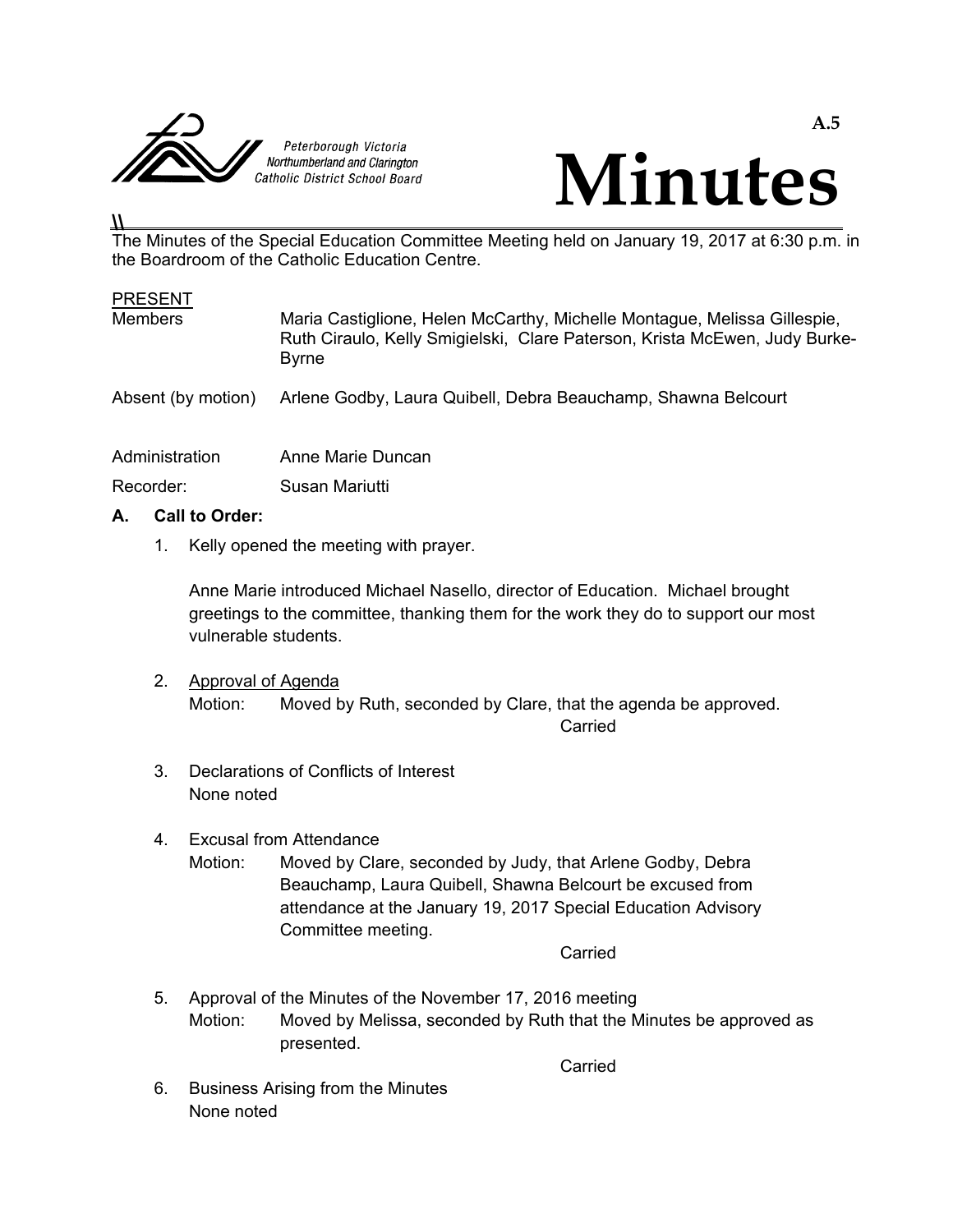### **B. Recommended Actions/Presentations**:

- 1. Remarks: Chairperson
	- Welcome back.
- 2. Supporting Students with Learning Disabilities (LD) at PVNC *(Karen Stoker, Special Education Consultant)* 
	- Karen gave an overview of PPM 8, and how the Board supports students identified with Learning Disabilities (LD); 17% of PVNC students are identified as LD (477 secondary and 345 elementary)
	- Copy of presentation attached
- 3. Be Well Strategy Renewal Consultation *(Stefani Burosch, Mental Health Lead)*
	- Renewing the Board's 2014-2017 Be Well Strategy, to be completed for September 2017
	- Components of the strategy include:
		- o Self-Regulation and Social-Emotional
		- o Learning
		- o Safety Net for Vulnerable Students
		-
		- o Staff Wellness<br>
		o Strengthening Community
	- Feedback from students, student leaders, Inuit/metis committee, priests, principals, parents, community
	- Copy of presentation attached.
	- Ministry of Education is also accepting feedback on the 'Ontario Well-Being Strategy for Education'. Components of this strategy include:
		- o Positive mental health
		- o Safe and accepting schools
		- o Healthy schools
		- o Equity and Inclusive Education
	- Members are encouraged to review http://www.edu.gov.on.ca/eng/about/wellbeing2.html
	- SEAC to discuss at February meeting and will provide feedback to the Ministry of Education. Feedback due March 15th.
- 4. Remarks: Superintendent of Learning/Special Education *(Anne Marie Duncan, Superintendent of Learning/Special Education)* 
	- We brought the Special Education Curriculum Chairs of the six secondary schools together to discuss and share best practices and process across the board. This meeting was well received and will be something we will continue throughout the year.
	- 64 Special Incident Portion Claims (SIP) were submitted to the Ministry of Education; a lot of time and effort went in to this claims process and if successful this could mean additional special education funding of 1.3 million.
	- All CUPE Special Education School Based Support staff will be receiving First Aid training on February 3<sup>rd</sup>, the professional activity day; Self-regulation and Applied Behaviour Analysis (ABA) training will be provided on the professional activity days in March, April and June;
	- Select secondary staff (guidance curriculum chairs, student success teachers, special education curriculum chairs, religious education curriculum chairs,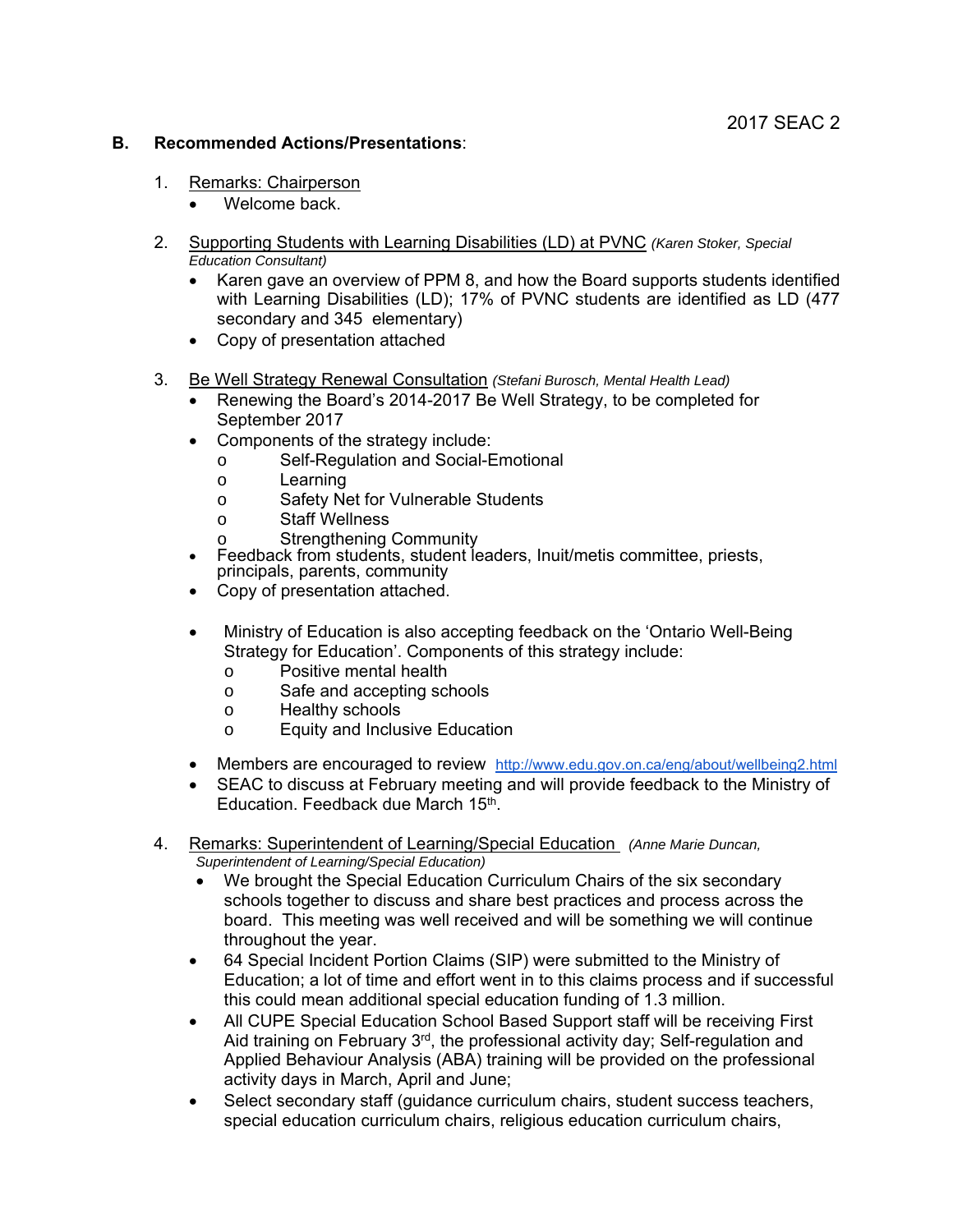chaplains, and health/physical education curriculum chairs) will be receiving professional development on self-regulation;

- Professional development for Special Education Resource Teachers (SERTS) will be held on February 24<sup>th</sup>; topics to include training on confidentiality and freedom of information guidelines; as well as prioritizing safety and medical needs of students for Educational Assistant support to ensure transparency and consistency across the system. Further discussion in February.
- Board Psychology staff provided professional development on language impairment to our secondary staff in November
- Suggestion from SEAC member to have Principals remind their school staff about confidentiality.
- 5. Relocation of Peterborough Elementary Centre for Autism Spectrum Assistance (CASA) Program *(Anne Marie Duncan, Superintendent of Learning/Special Education)* 
	- Presently, the CASA program is housed at St. Catherine school but as of September 2017 the program will be relocated to St. Alphonsus school
	- Stakeholders are happy.
- 6. Provincial Parent Association Advisory Committee (PAaC) on SEAC Video Module 2 Roles and Responsibilities - Deferred
- 7. Member/Agency Role

Melissa Gillespie, Community Living Campbellford/Brighton

- Interesting presentation on the supports and services offered by Community Living Campbellford/Brighton. *(copy of presentation attached to agenda)*
- 8. Renewed Math Strategy Journey *(Anne Marie Duncan, Superintendent of Learning/Special Education)* 
	- a) St. John Catholic Elementary School, Peterborough
		- Itinerant Math Teacher has been at the school assisting them with using visuals to help improve problem solving in Math with Junior students, which is an area of improvement for St. John
		- Implementing the use of the strategy "My Favourite No" in grade 3 to 8. Here is a great video which was shared with staff https://www.youtube.com/watch?v=uuDjke-p4Co
		- Collaborative Inquiries in Math, Writing Continuum and Self-Regulation begin in the next few weeks;
		- School is working with Trent University on a research study in self-regulation and the use of a whisper bike in a junior classroom. The classroom teacher has agreed to take anecdotal evidence in exchange for purchasing and supplying the bike in a junior class at St. John.
		- Funding did not come through for the Lexia Core 5 inquiry/pilot.
	- b) St. Joseph Catholic Elementary School, Cobourg
		- School is involved in two Collaborative Inquiries. Primary Teachers are looking at building a continuum of Math Problem Solving Process through the inquiry lens. Junior teachers are continuing to be involved with the